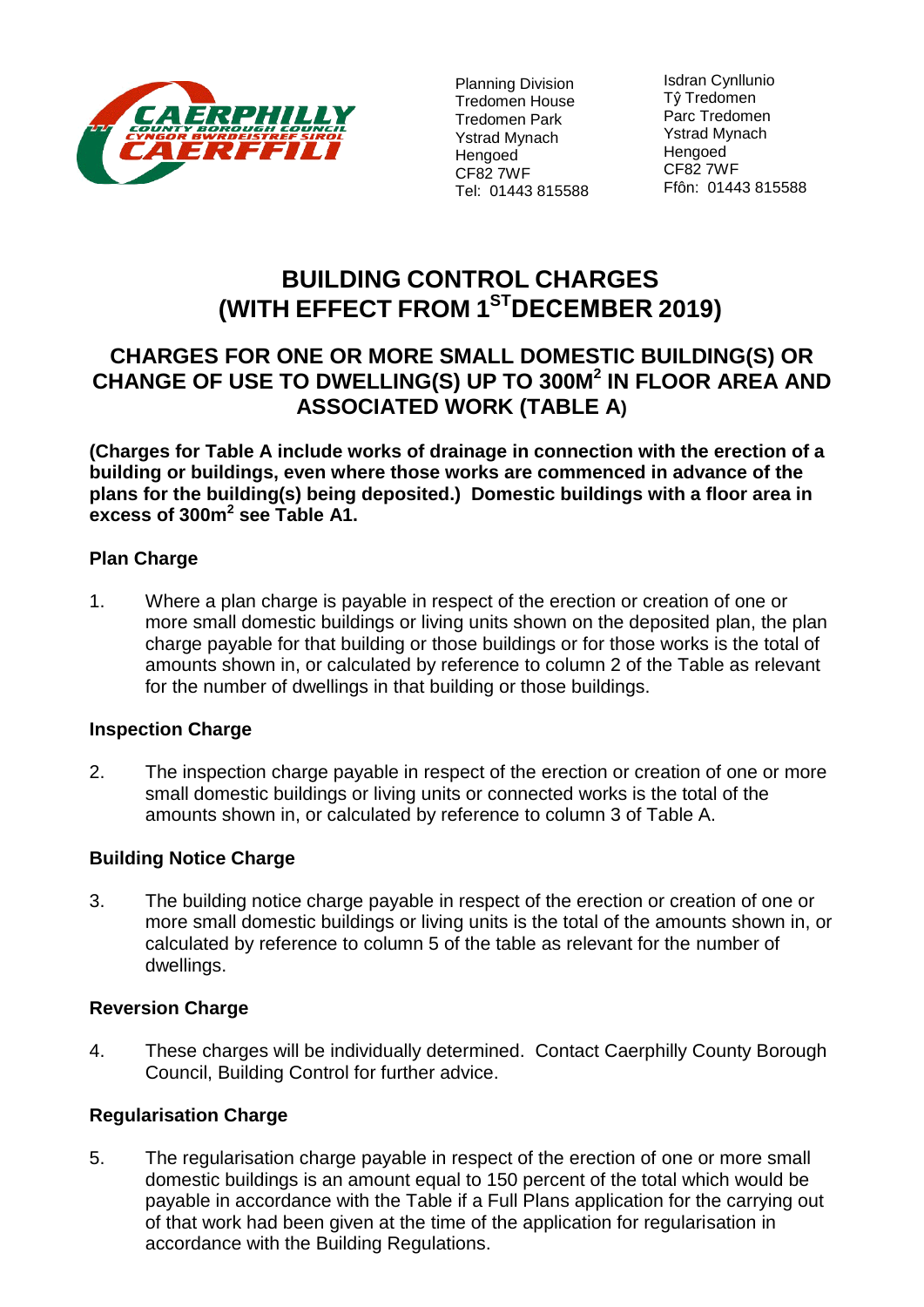### **Interpretation of Table A**

6. For the purposes of the Table, the reference in the heading to column 1 is a reference to the number of dwellings in the building or buildings referred to.

#### **Work not contained in Tables A-F**

Work not contained within Tables A-F will be individually determined. Contact Caerphilly County Borough Council, Building Control for further advice.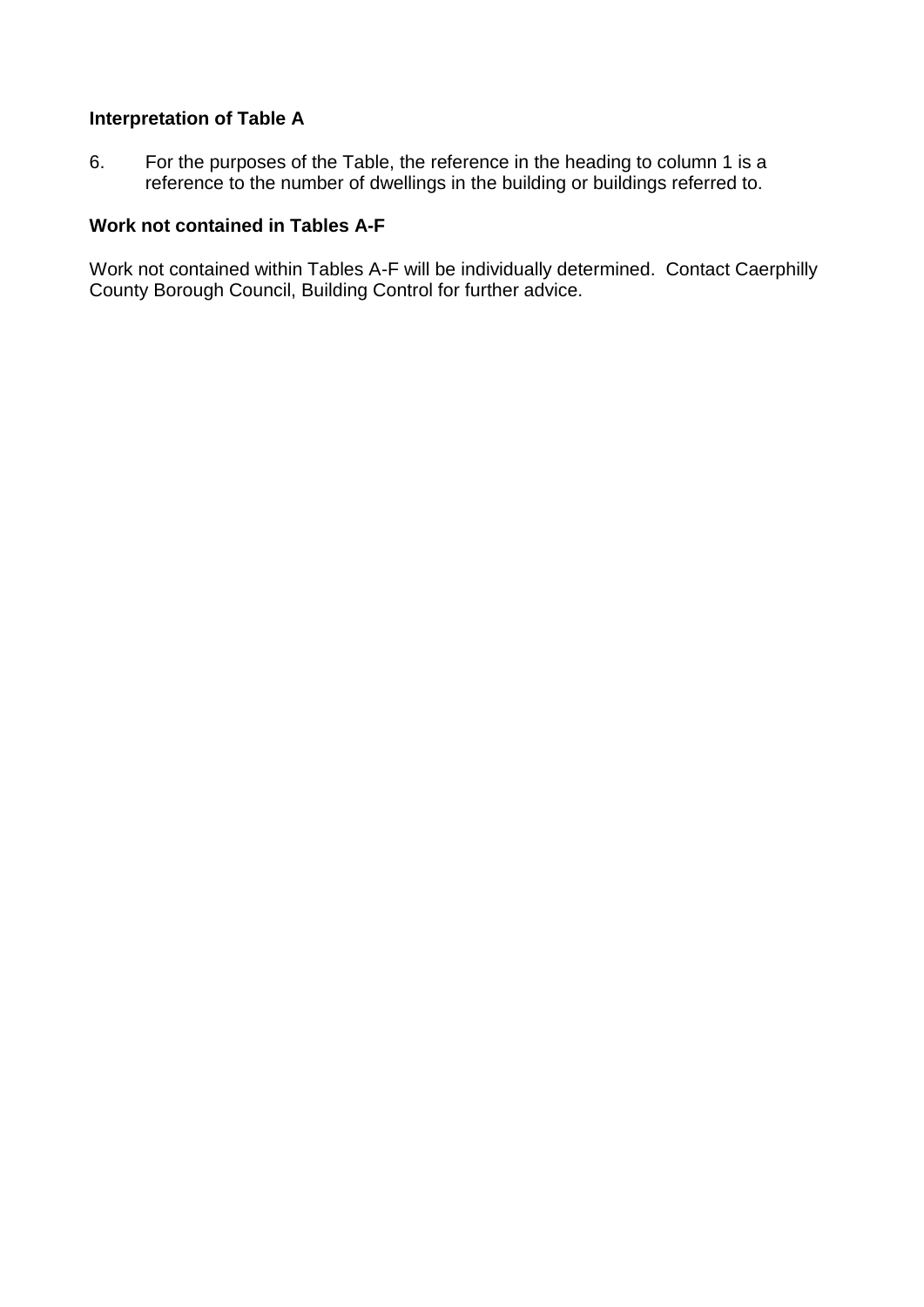## **TABLE A**

#### **CHARGES FOR SMALL DOMESTIC BUILDINGS AND CONVERSIONS TO DWELLINGS**

|                                                                                                                                                |                    | $\overline{2}$ |              | 3 |                          |        |              |  | 4               |  |                               | 5       | 6            |                                 |
|------------------------------------------------------------------------------------------------------------------------------------------------|--------------------|----------------|--------------|---|--------------------------|--------|--------------|--|-----------------|--|-------------------------------|---------|--------------|---------------------------------|
| <b>Number of</b><br><b>Dwellings</b>                                                                                                           | <b>Plan Charge</b> |                |              |   | <b>Inspection Charge</b> |        |              |  | <b>Combined</b> |  | <b>Building Notice Charge</b> |         |              | <b>Regularisation</b><br>Charge |
|                                                                                                                                                | Charge             | Vat            | <b>Total</b> |   | Charge                   | Vat    | <b>Total</b> |  |                 |  | Charge                        | Vat     | <b>Total</b> | Charge                          |
|                                                                                                                                                | £                  | £              | £            |   | £                        | £      | £            |  | £               |  | £                             | £       | £            | £                               |
| 1                                                                                                                                              | 218.79             | 43.76          | 262.55       |   | 330.99                   | 66.20  | 397.19       |  | 659.74          |  | 615.75                        | 123.15  | 738.90       | 824.67                          |
| $\overline{2}$                                                                                                                                 | 258.06             | 51.61          | 309.67       |   | 482.46                   | 96.49  | 578.95       |  | 888.62          |  | 829.38                        | 165.88  | 995.26       | 1110.78                         |
| $\overline{\mathbf{3}}$                                                                                                                        | 336.60             | 67.32          | 403.92       |   | 633.93                   | 126.79 | 760.72       |  | 1164.64         |  | 1086.99                       | 217.40  | 1304.39      | 1455.80                         |
| 4                                                                                                                                              | 403.92             | 80.78          | 484.70       |   | 774.18                   | 154.84 | 929.02       |  | 1413.72         |  | 1319.47                       | 263.89  | 1583.37      | 1767.15                         |
| $\overline{5}$                                                                                                                                 | 488.07             | 97.61          | 585.68       |   | 897.60                   | 179.52 | 1077.12      |  | 1662.80         |  | 1551.95                       | 310.39  | 1862.34      | 2078.51                         |
| 6                                                                                                                                              | 532.95             | 106.59         | 639.54       |   | 1022.14                  | 204.43 | 1226.57      |  | 1866.11         |  | 1741.70                       | 348.34  | 2090.04      | 2332.64                         |
| $\overline{\mathbf{7}}$                                                                                                                        | 555.39             | 111.08         | 666.47       |   | 1092.83                  | 218.57 | 1311.39      |  | 1977.86         |  | 1846.00                       | 369.20  | 2215.20      | 2472.33                         |
| 8                                                                                                                                              | 577.83             | 115.57         | 693.40       |   | 1275.71                  | 255.14 | 1530.86      |  | 2224.25         |  | 2075.97                       | 415.19  | 2491.16      | 2780.32                         |
| $\overline{9}$                                                                                                                                 | 600.27             | 120.05         | 720.32       |   | 1459.72                  | 291.94 | 1751.67      |  | 2471.99         |  | 2307.19                       | 461.44  | 2768.63      | 3089.99                         |
| $\overline{10}$                                                                                                                                | 605.88             | 121.18         | 727.06       |   | 1660.56                  | 332.11 | 1992.67      |  | 2719.73         |  | 2538.41                       | 507.68  | 3046.10      | 3399.66                         |
| $\overline{11}$                                                                                                                                | 611.49             | 122.30         | 733.79       |   | 1821.01                  | 364.20 | 2185.21      |  | 2919.00         |  | 2724.40                       | 544.88  | 3269.27      | 3648.74                         |
| 12                                                                                                                                             | 617.10             | 123.42         | 740.52       |   | 1980.33                  | 396.07 | 2376.40      |  | 3116.92         |  | 2909.12                       | 581.82  | 3490.95      | 3896.15                         |
| 13                                                                                                                                             | 622.71             | 124.54         | 747.25       |   | 2140.78                  | 428.16 | 2568.93      |  | 3316.18         |  | 3095.10                       | 619.02  | 3714.13      | 4145.23                         |
| $\overline{14}$                                                                                                                                | 628.32             | 125.66         | 753.98       |   | 2301.22                  | 460.24 | 2761.47      |  | 3515.45         |  | 3281.09                       | 656.22  | 3937.30      | 4394.31                         |
| $\overline{15}$                                                                                                                                | 633.93             | 126.79         | 760.72       |   | 2461.67                  | 492.33 | 2954.00      |  | 3714.72         |  | 3467.07                       | 693.41  | 4160.48      | 4643.40                         |
| $\overline{16}$                                                                                                                                | 639.54             | 127.91         | 767.45       |   | 2622.11                  | 524.42 | 3146.54      |  | 3913.98         |  | 3653.05                       | 730.61  | 4383.66      | 4892.48                         |
| 17                                                                                                                                             | 645.15             | 129.03         | 774.18       |   | 2782.56                  | 556.51 | 3339.07      |  | 4113.25         |  | 3839.04                       | 767.81  | 4606.84      | 5141.57                         |
| $\overline{18}$                                                                                                                                | 650.76             | 130.15         | 780.91       |   | 2943.01                  | 588.60 | 3531.61      |  | 4312.52         |  | 4025.02                       | 805.00  | 4830.02      | 5390.65                         |
| $\overline{19}$                                                                                                                                | 656.37             | 131.27         | 787.64       |   | 3103.45                  | 620.69 | 3724.14      |  | 4511.79         |  | 4211.00                       | 842.20  | 5053.20      | 5639.73                         |
| $\overline{20}$                                                                                                                                | 661.98             | 132.40         | 794.38       |   | 3263.90                  | 652.78 | 3916.68      |  | 4711.05         |  | 4396.98                       | 879.40  | 5276.38      | 5888.82                         |
| 21                                                                                                                                             | 673.20             | 134.64         | 807.84       |   | 3378.34                  | 675.67 | 4054.01      |  | 4861.85         |  | 4537.73                       | 907.55  | 5445.27      | 6077.31                         |
| $\overline{22}$                                                                                                                                | 684.42             | 136.88         | 821.30       |   | 3492.79                  | 698.56 | 4191.34      |  | 5012.65         |  | 4678.47                       | 935.69  | 5614.16      | 6265.81                         |
| $\overline{23}$                                                                                                                                | 695.64             | 139.13         | 834.77       |   | 3607.23                  | 721.45 | 4328.68      |  | 5163.44         |  | 4819.21                       | 963.84  | 5783.06      | 6454.31                         |
| $\overline{24}$                                                                                                                                | 706.86             | 141.37         | 848.23       |   | 3721.67                  | 744.33 | 4466.01      |  | 5314.24         |  | 4959.96                       | 991.99  | 5951.95      | 6642.80                         |
| $\overline{25}$                                                                                                                                | 718.08             | 143.62         | 861.70       |   | 3837.24                  | 767.45 | 4604.69      |  | 5466.38         |  | 5101.96                       | 1020.39 | 6122.35      | 6832.98                         |
| 26                                                                                                                                             | 729.30             | 145.86         | 875.16       |   | 3951.68                  | 790.34 | 4742.02      |  | 5617.18         |  | 5242.67                       | 1048.53 | 6291.20      | 7021.48                         |
| $\overline{27}$                                                                                                                                | 740.52             | 148.10         | 888.62       |   | 4066.13                  | 813.23 | 4879.35      |  | 5767.98         |  | 5383.45                       | 1076.69 | 6460.13      | 7209.97                         |
| 28                                                                                                                                             | 751.74             | 150.35         | 902.09       |   | 4180.57                  | 836.11 | 5016.69      |  | 5918.77         |  | 5524.19                       | 1104.84 | 6629.03      | 7398.47                         |
| $\overline{29}$                                                                                                                                | 762.96             | 152.59         | 915.55       |   | 4295.02                  | 859.00 | 5154.02      |  | 6069.57         |  | 5664.93                       | 1132.99 | 6797.92      | 7586.96                         |
| 30                                                                                                                                             | 774.18             | 154.84         | 929.02       |   | 4358.97                  | 871.79 | 5230.76      |  | 6159.78         |  | 5749.13                       | 1149.83 | 6898.95      | 7699.73                         |
| NOTE- For 31 or more dwellings there is a fee per dwelling (for each dwelling in excess of 30) in addition to the base amount for 30 dwellings |                    |                |              |   |                          |        |              |  |                 |  |                               |         |              |                                 |
| <b>Additional</b><br>charge per<br>dwelling                                                                                                    | 5.61               | 1.12           | 6.73         |   | 84.15                    | 16.83  | 100.98       |  | 107.71          |  | 100.53                        | 20.11   | 120.63       | 134.64                          |